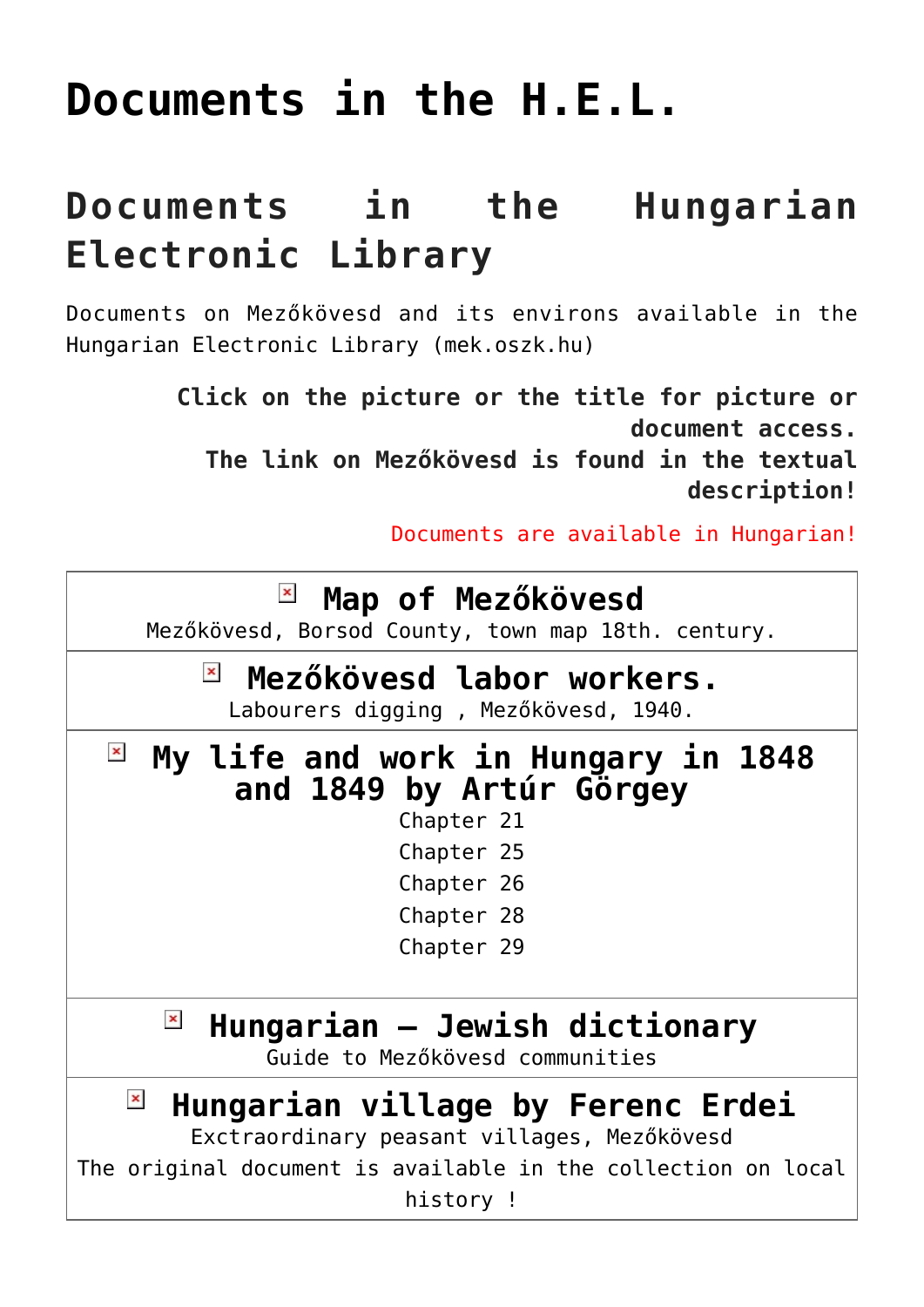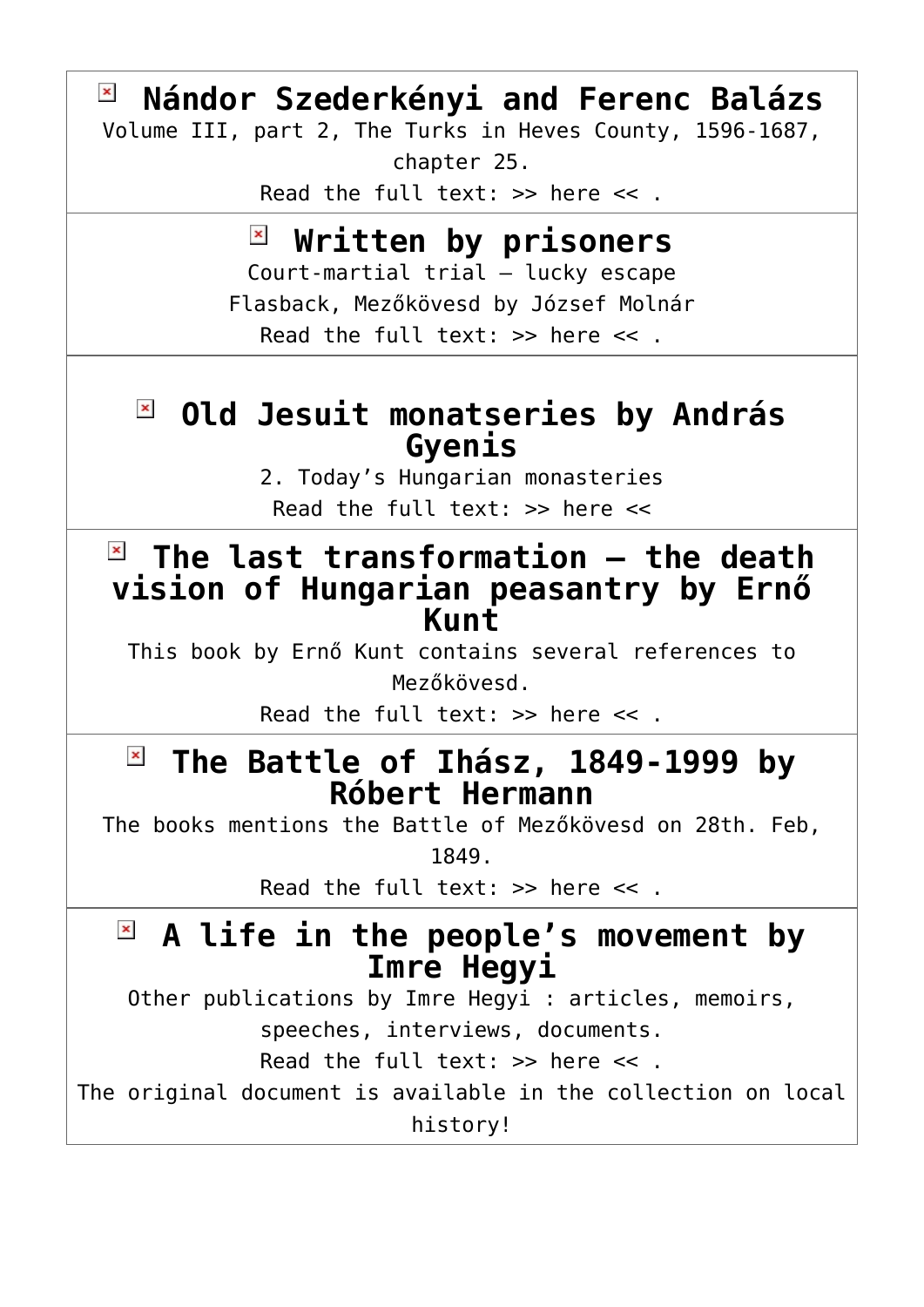**[Matyó songs by József Kiss](http://mek.oszk.hu/07600/07691/)**  $\pmb{\times}$ Collection of matyó songs sang in Mezőkövesd, collected by music teacher József Kiss. The lyrics and musics are available in PDF format. The original document is available in the collection on local history!  $\pmb{\times}$ **[The child in the matyó family by Márta](http://mek.oszk.hu/08000/08011/) [Fügedi](http://mek.oszk.hu/08000/08011/)** Ethnographer Márta Fügedi mentions Mezőkövesd several times in her books. In this book she analyzes the status of children in matyó families. Book is readable in PDF format. . The original document is available in the collection on local history! **[Barkóság and people by Attila Kovács](http://mek.oszk.hu/03400/03495/index.phtml) [Paládi](http://mek.oszk.hu/03400/03495/index.phtml)** In his book Attila Kovács Paládi mentions the matyó people. Book is readable in PDF format. . The original document is available in the collection on local history!  $\pmb{\times}$ **[Activities and change of goods in the](http://mek.oszk.hu/08000/08010/) [Bükk folklore by Gyula Víga](http://mek.oszk.hu/08000/08010/)** This present study tries to discover the different types of adaptation with showing the rural landscapes of the Bükk and the settlements of the hills, the labor trends and the associated problems of migration and trading. Book is readable in PDF format. .. The original document is available in the collection on local

history!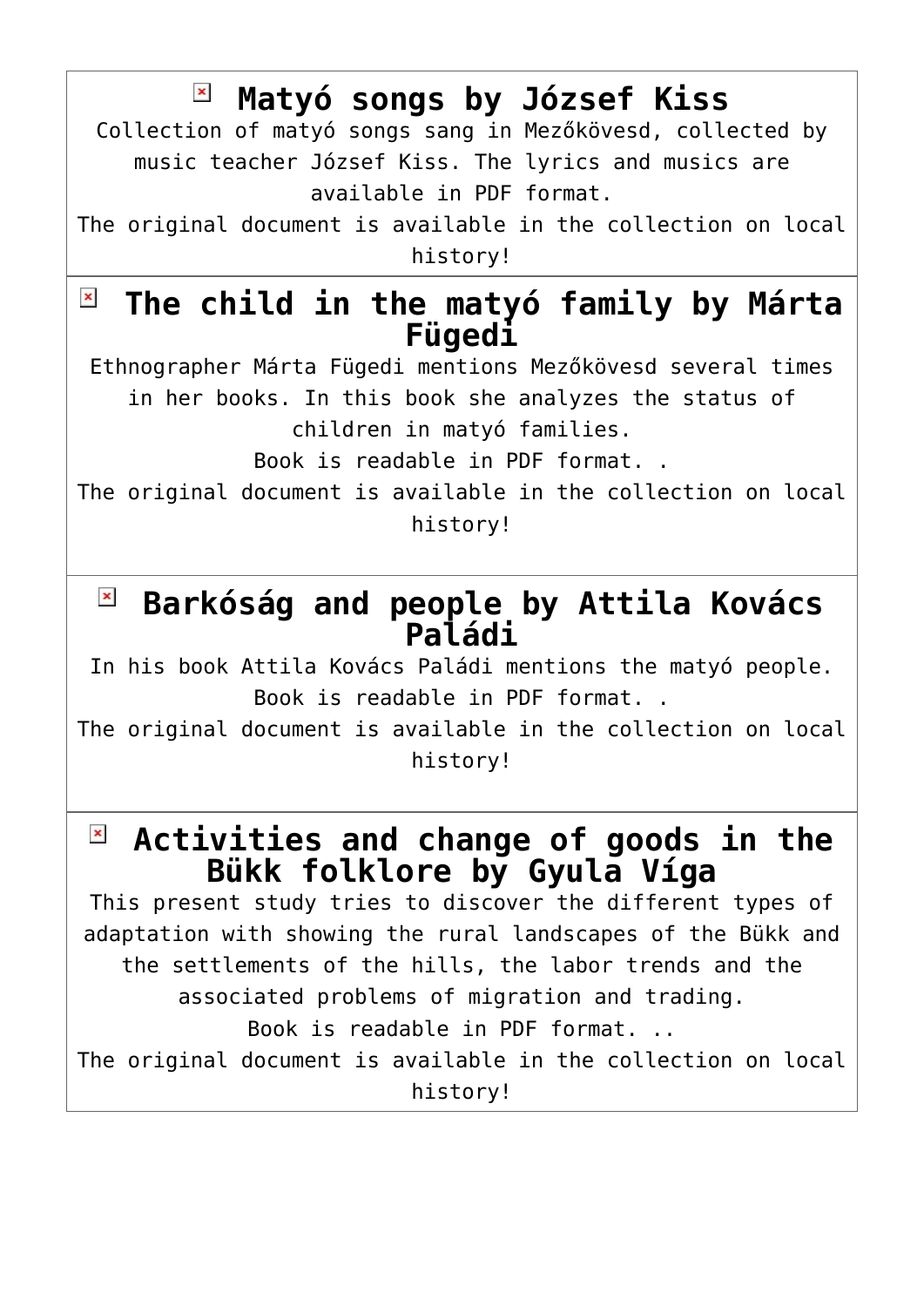## **[Árpádian origin settlements south of](http://mek.oszk.hu/08000/08009/) [Abaúj County by Mária Wolf](http://mek.oszk.hu/08000/08009/)**

The subject of my dissertation is the Arpádian origin settlements of Abaúj County. This county was densely populated in the Árpádian, the charters mention 250 settlements. Seventy of these settlements were distroyed in the course of time.

Book is readable in PDF format. ..

#### $\pmb{\times}$ **[The history of the communication](http://mek.oszk.hu/07900/07988/) [information of North-Hungary by Miklós](http://mek.oszk.hu/07900/07988/) [Kamody](http://mek.oszk.hu/07900/07988/)**

Volume 22 of Borsod Monograph presents the past of North-Hungary's communication information. This part of the country has the youngest post management board however there are several old post offices with hundreds of years of history in the area. In the 16th century these first posts used to belong to the northern part of Upper-Hungary, from Bratislava to Szatmár.

Book is readable in PDF format.

The original document is available in the collection on local history!

#### **[Interethnic relations in Northeast](http://mek.oszk.hu/07800/07824/index.phtml)**  $\pmb{\times}$ **[Hungary](http://mek.oszk.hu/07800/07824/index.phtml)**

Volume 22 of Borsod Monograph presents the past of North-Hungary's communication information. This part of the country has the youngest post management board however there are several old post offices with hundreds of years of history in the area. In the 16th century these first posts used to belong to the northern part of Upper-Hungary, from Bratislava to Szatmár.

Book is readable in PDF format. ..

The original document is available in the collection on local history!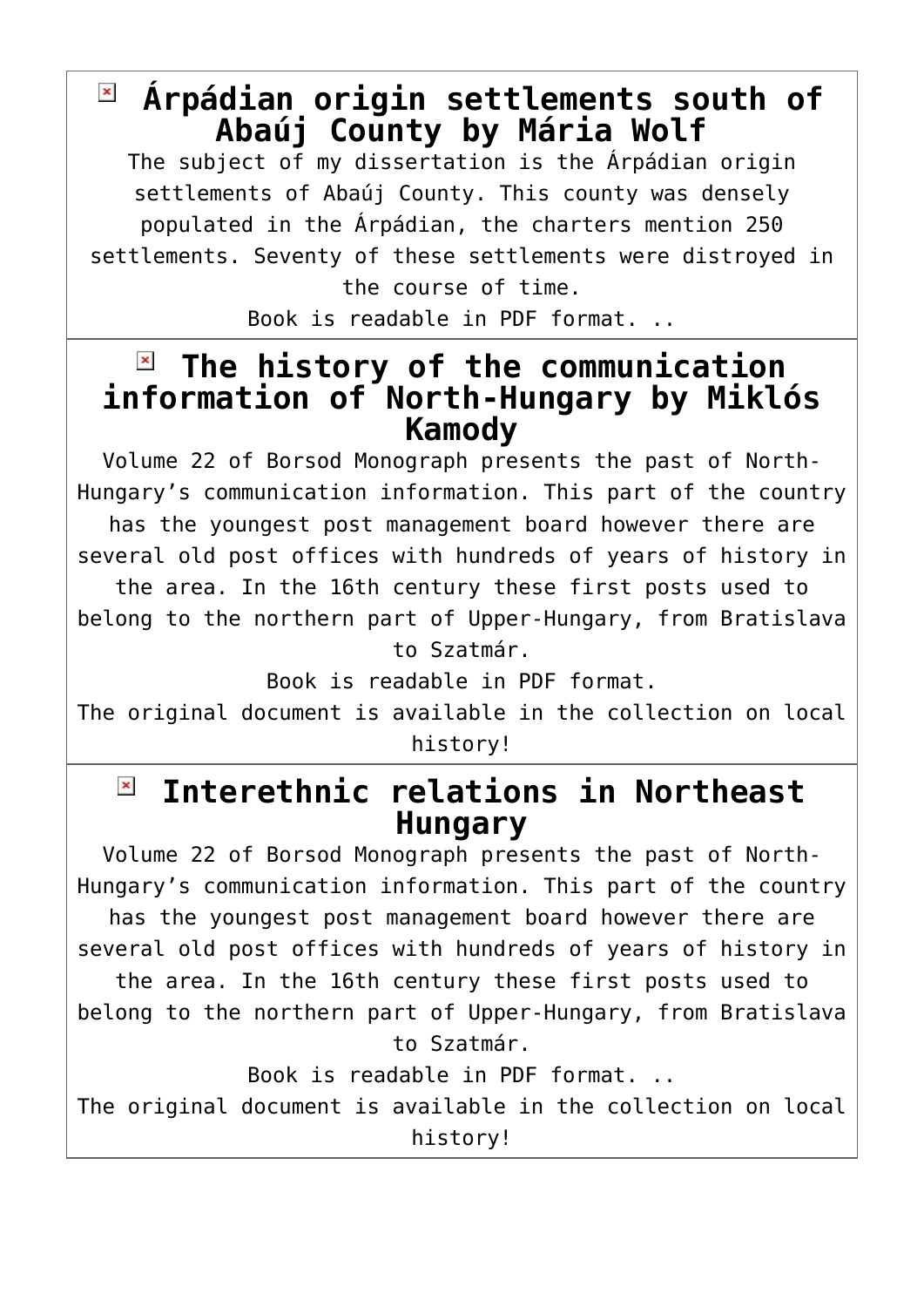## **[The glassworks of the Bükk Hills by](http://mek.oszk.hu/07800/07812/) [László Veres](http://mek.oszk.hu/07800/07812/)**

The conditions of the glass industry of the Bükk and its development were determined by the economic development of a large estate. The mercantilist approach to economic management being enforced in the crown estate of Diósgyőr steadily led to the development of glass industry. Book is readable in PDF format. .

#### **[Caves in the Bükk by Ferenc Bakó](http://mek.oszk.hu/07700/07764/)**  $\pmb{\times}$

In folk architecture stone is not used in the traditional way, but following the model of natural caves, it was used to carve cavity in the rock. The condition of such cave development obviously was the presence of a suitable material. The most of the caves of the Carpathian Basin are carved out of volcanic tuff, but some of the loess lands and the sandstone also gave opportunity for people to carve cavities to dwell there.

Book is readable in PDF format. .

The original document is available in the collection on local history!

#### $\pmb{\times}$ **[Borsod County Ethnographic Literature](http://mek.oszk.hu/07600/07644/index.phtml) [by Ferenc Bodgál](http://mek.oszk.hu/07600/07644/index.phtml)**

Bibliography is essential for local history research. Data provide information on the quantity of work performed and the subject matter. For his work Ferenc Bodgál used the manuscript material of the Ethnographic Museum and the Herman Ottó Museum and he used the bibliography of István Sándor, too. He finsihed his research work on 1st October, 1958. Book is readable in PDF format. The original document is available in the collection on local

history!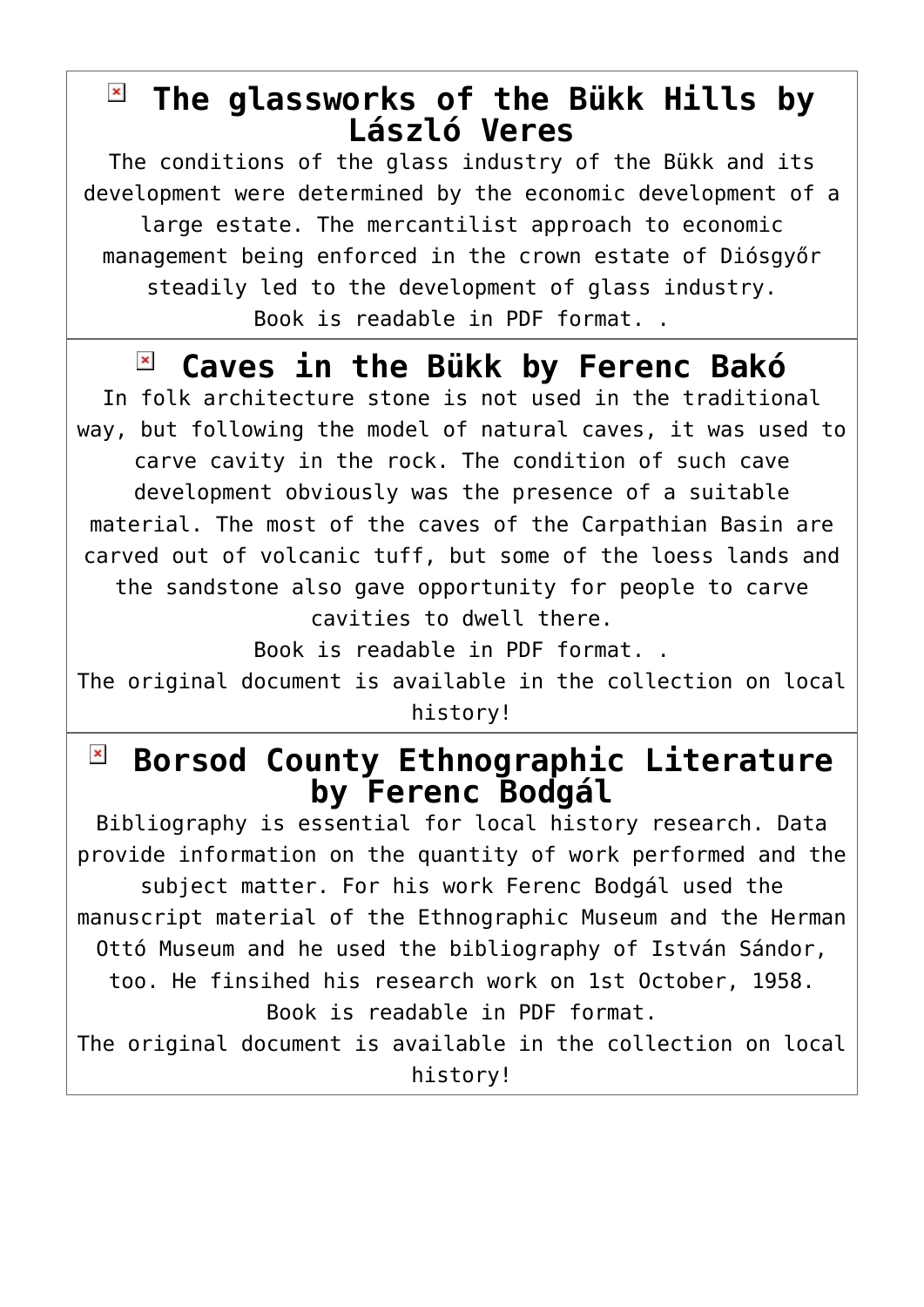#### $\pmb{\times}$ **[Borsod County Ethnographic Literature](http://mek.oszk.hu/07600/07653/index.phtml)[part 2.](http://mek.oszk.hu/07600/07653/index.phtml) [by Ferenc Bodgál.](http://mek.oszk.hu/07600/07653/index.phtml)**

After a decade of the first volume, publications and forgotten articles by ethnographic professionals and amateur collectors came to light which are presented in this present volume. This work also contain data of Abaúj and Zemplén counties. The research work was completed on 31st December,

1968.

Book is readable in PDF format. .

The original document is available in the collection on local history!

#### **[Borsod County Ethnographic Literature-](http://mek.oszk.hu/07700/07740/)** $\pmb{\times}$ **[part 3. 1968-1978](http://mek.oszk.hu/07700/07740/)**

Our musuem publishes the Borsod-Abaúj-Zemplén county-related ethnographic literature bibliography. The works of this book show that the county was further strengthened in the field of ethnographic interest.

Book is readable in PDF format.

The original document is available in the collection on local history!

#### **[Ethnographic essays in Borsod-Abaúj-](http://mek.oszk.hu/07700/07764/)** $\pmb{\times}$ **[Zemplén county](http://mek.oszk.hu/07700/07764/)**

Borsod-Abaúj-Zemplén county has a fair tradition of voluntary ethnographic research movement. Besides the Ethographic Museum has organized and directed the work of the selfmotivated ethnographic researchers for decades, two names are needed to be mentioned : Árpád Lajos and Ferenc Bodgál in particular have done much for this movement. Book is readable in PDF format.

The original document is available in the collection on local history!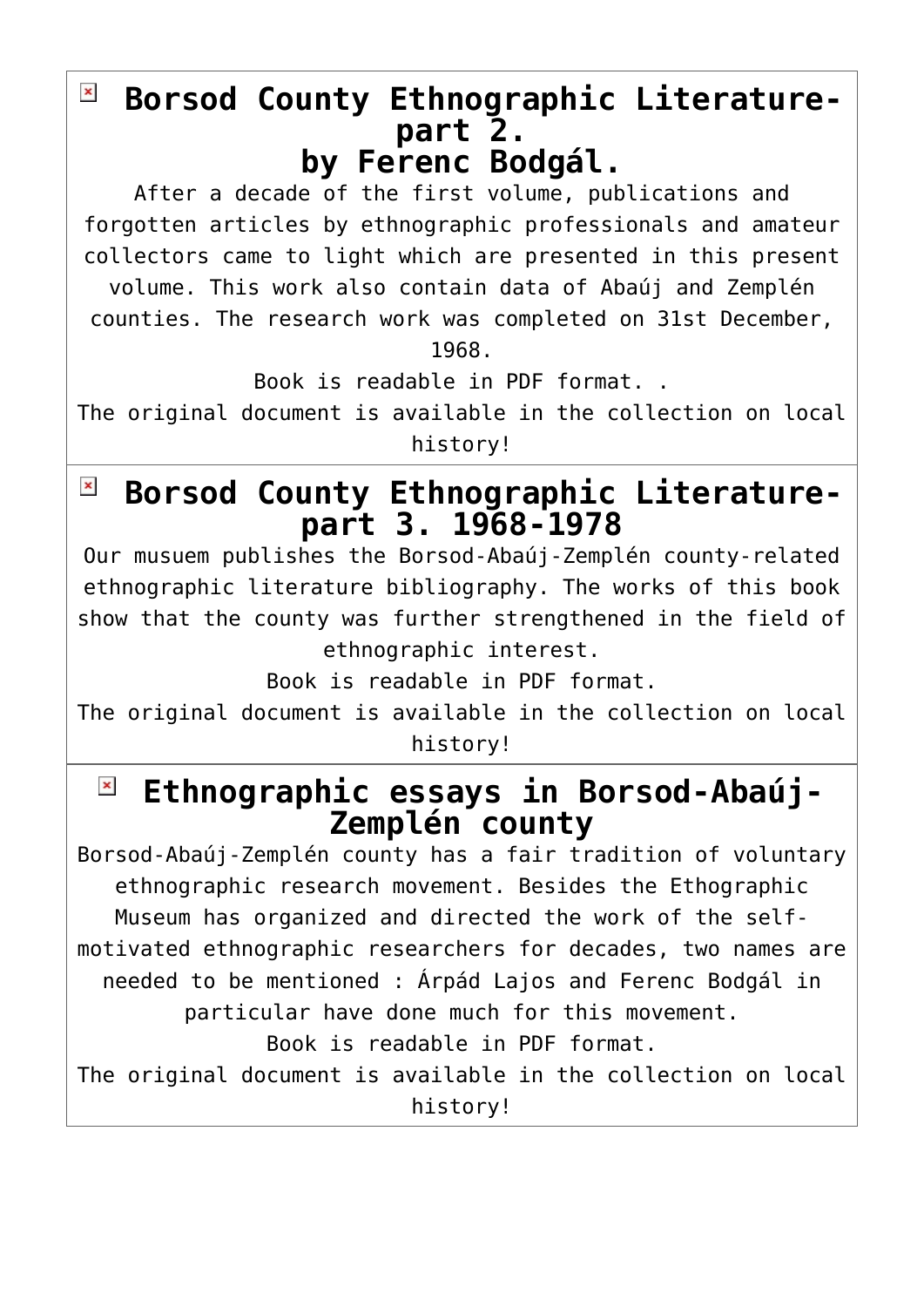| $\mathbb{F}$ Exchange and migration<br>The document of the conference held in Tokaj on 28th-29th<br>October, 1985.<br>Book is readable in PDF format.<br>The original document is available in the collection on local<br>history!                                                                                                                                                                                       |
|--------------------------------------------------------------------------------------------------------------------------------------------------------------------------------------------------------------------------------------------------------------------------------------------------------------------------------------------------------------------------------------------------------------------------|
| <b>E Sály by Ernő Barsi</b><br>A village at the bottom of the Bükk hills at the time of the<br>traditonal farming.<br>Book is readable in PDF format.<br>The original document is available in the collection on local<br>history!                                                                                                                                                                                       |
| $\pmb{\times}$<br>In memory Árpád Lajos<br>The document of the 75th birth and the 10th death anniversary<br>memorial meeting.<br>Book is readable in PDF format.<br>The original document is available in the collection on local<br>history!                                                                                                                                                                            |
| $\pmb{\times}$<br>The social stratification of a village<br>in Borsod county<br>by Mária MolnárThe picture of the village drawn in 1978, at<br>the time of the data collection, shows the characteristics of<br>a changing society. Due to this, in many cases simply the<br>trends were possibly shown.<br>Book is readable in PDF format.<br>The original document is available in the collection on local<br>history! |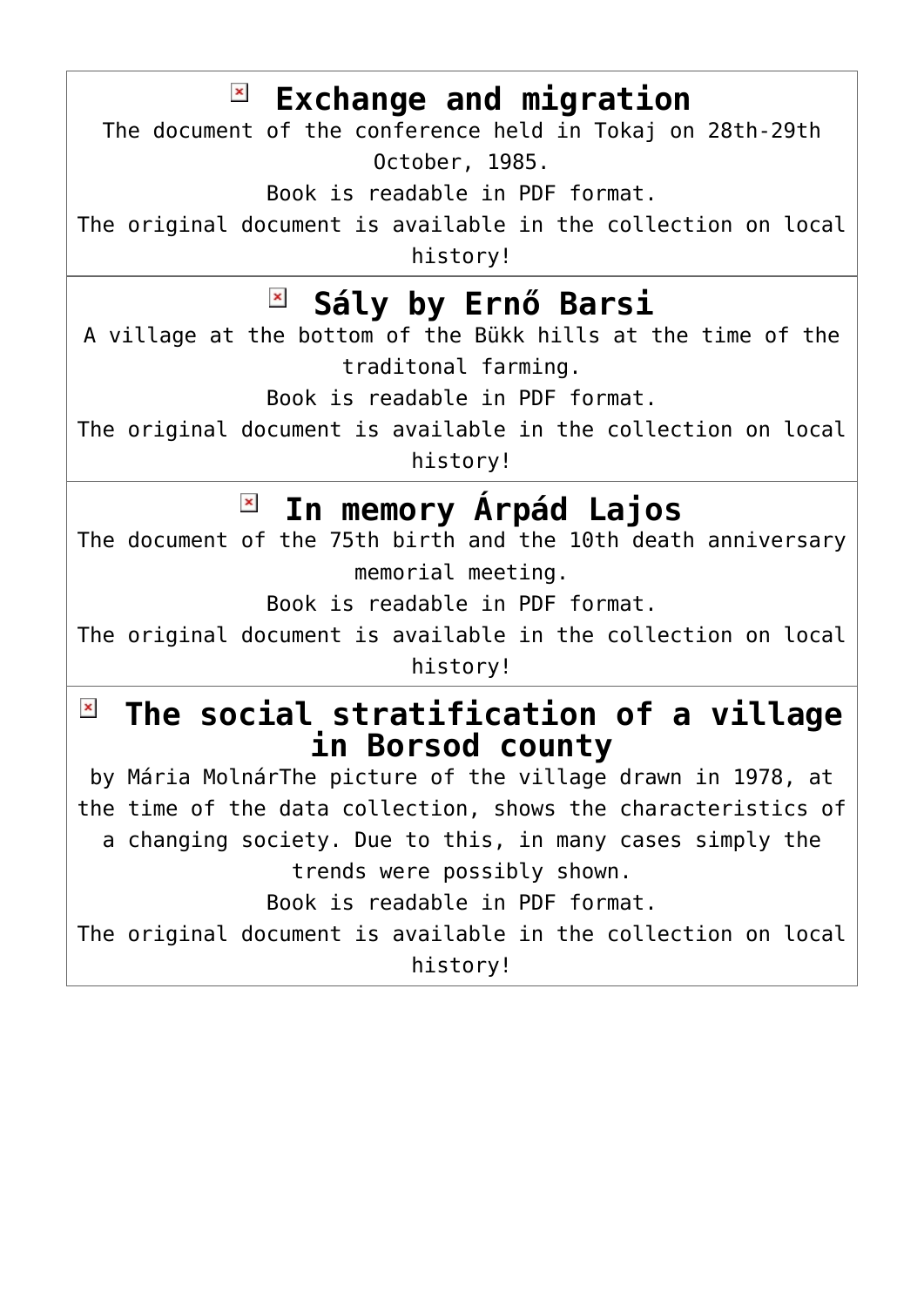| $\pmb{\times}$<br>Spinning room in Borsod by Árpád Lajos         |
|------------------------------------------------------------------|
| This book, as a scientific work, is the author's first           |
| attempt to depict the tradition of spinning and weaving of       |
| the bygone peasant life. Spinning is highlighted both as an      |
| old way of production and as folk tradition and is               |
| demonstrated in the nation's most varied county, in Borsod.      |
| This book is the systematic result of long arduous years of      |
| research work, giving a comparative analysis of the various      |
| ethnographic groups and landscapes of the county.                |
| Book is readable in PDF format.                                  |
| The original document is available in the collection on local    |
| history!                                                         |
|                                                                  |
| $\pmb{\times}$<br>Borsod county folk traditions                  |
| Selected material of ethnological clubs and collectors           |
| Book is readable in PDF format. .                                |
|                                                                  |
|                                                                  |
| The personality of István Katona<br><b>Geleji on his letters</b> |
| by Géza Nagy                                                     |
| Bishop István Katona Geleji (1589-1649), Calvinist Church        |
| Book is readable in PDF format                                   |
|                                                                  |
| $\pmb{\times}$<br>Mining and metallurgical monograph of          |
| <b>Gömör and Borsod counties - part 1.</b>                       |
| Mining, water, industry<br>Book is readable in PDF format        |